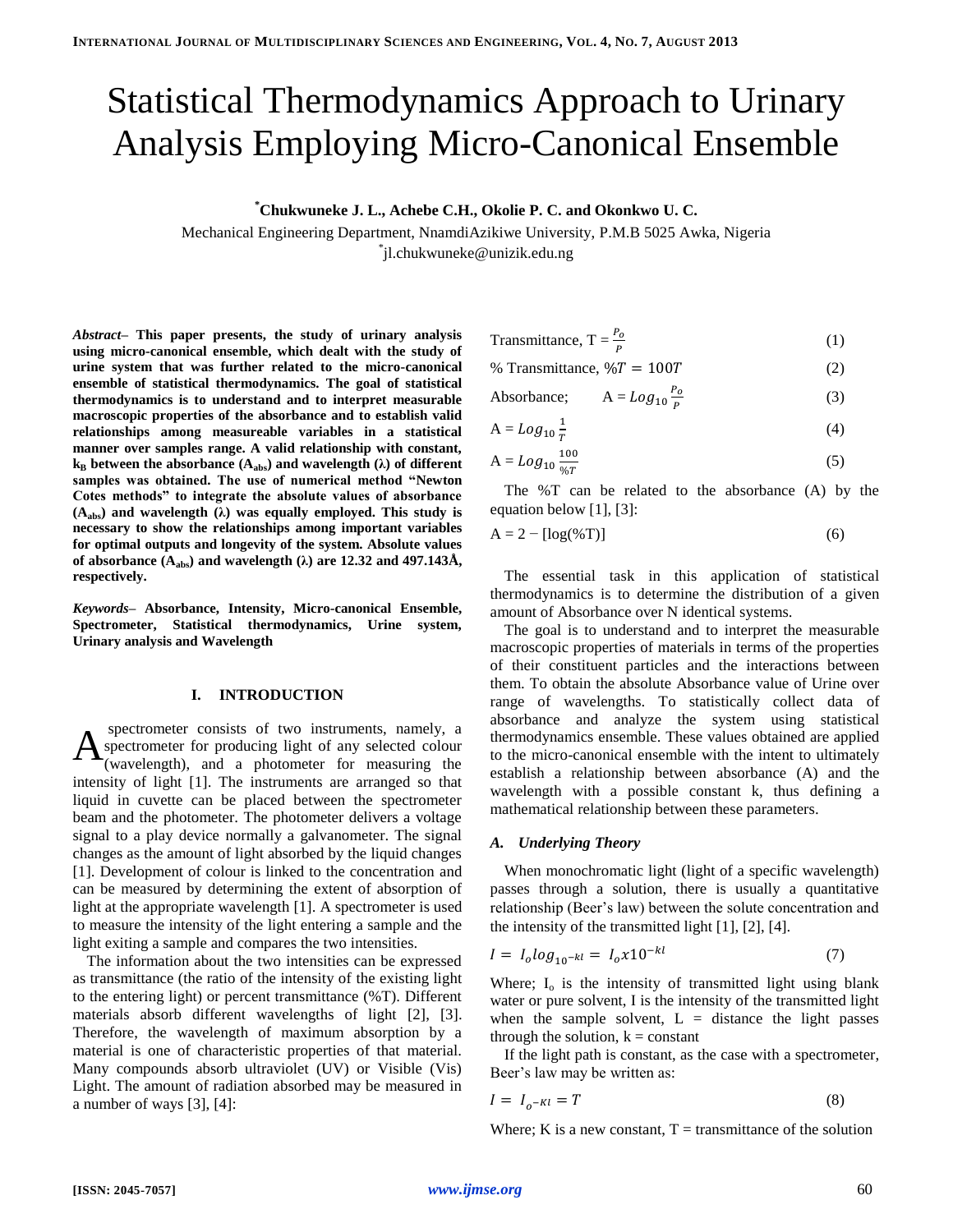There is a logarithmic relationship between transmittance and concentration of the coloured compound [1]:

$$
-logT = log \frac{1}{T} = Kc = Optical Density(0.D)
$$
 (9)

The optical density (O.D) is directly proportional to the concentration of the coloured compound. Most spectrometer has a scale that reads both in O.D (Absorbance) units which is a logarithm scale and in % transmittance which is arithmetic scale. Beer Lambert law is the linear relationship between absorbance and concentration of an absorbing species. It is usually written as [5]:

$$
A = a(\lambda)bc \tag{10}
$$

Where; A = Measured Absorbance,  $a(\lambda)$  = wavelength dependent absorption coefficient,  $b =$  path length,  $c =$  Analyte concentration.

#### **II. MATERIALS AND METHODS**

#### *A. The Apparatus*

The apparatus include the following: Universal Container/tube, Digital Calorimeter, Microscope, Disposable Hand gloves, Urine Samples (A-J), Distilled water and Test Stripe.

**Step1:** Various samples of urine A-J were collected and cultured so as not to allow the growth of bacteria.

**Step2:** Set the digital calorimeter at a particular wavelength level.

**Step3:** Select appropriate filter and switch on the shutter.

**Step4:** This is followed by inserting the test tube with blank solution made from distilled water in the tube holder:

- i. Set instrument to zero level (i.e. 00) on display by adjusting Optical Density (O.D) through the control knob.
- ii. Then replace blank sample solution with cultured sample A in tube hold.
- iii. Read optical density value on display to get the absorbance.
- iv. Repeat procedure ii-iii for samples B-J
- v. Plot the graph of various wavelengths against Absorbance for each sample A-J.

## **III. DATA PRESENTATION**

| Table 1: Experiment Result |      |      |        |      |      |        |      |          |      |      |  |
|----------------------------|------|------|--------|------|------|--------|------|----------|------|------|--|
| Wavelength $(\AA)$         | A    | B    | C      | D    | E    | F      | G    | H        |      |      |  |
| 400                        | 0.14 | 0.1  | 0.06   | 0.11 | 0.1  | 0.06   | 0.11 | 0.07     | 0.07 | 0.11 |  |
| 420                        | 0.1  | 0.07 | 0.03   | 0.08 | 0.14 | 0.03   | 0.07 | 0.06     | 0.06 | 0.07 |  |
| 480                        | 0.16 | 0.11 | 0.04   | 0.12 | 0.14 | 0.04   | 0.12 | 0.07     | 0.07 | 0.12 |  |
| 500                        | 0.14 | 0.11 | 0.03   | 0.1  | 0.13 | 0.04   | 0.1  | 0.08     | 0.08 | 0.11 |  |
| 520                        | 0.1  | 0.08 | 0.02   | 0.08 | 0.11 | 0.02   | 0.08 | 0.05     | 0.05 | 0.07 |  |
| 540                        | 0.09 | 0.07 | 0.02   | 0.06 | 0.08 | 0.02   | 0.06 | 0.05     | 0.05 | 0.07 |  |
| $\sim$                     | 0.01 | 0.01 | $\sim$ | 0.02 | 0.01 | $\sim$ | 0.01 | $\Omega$ | 0.01 | 0.01 |  |





Fig. 1: Graph of Absorbance against Wavelength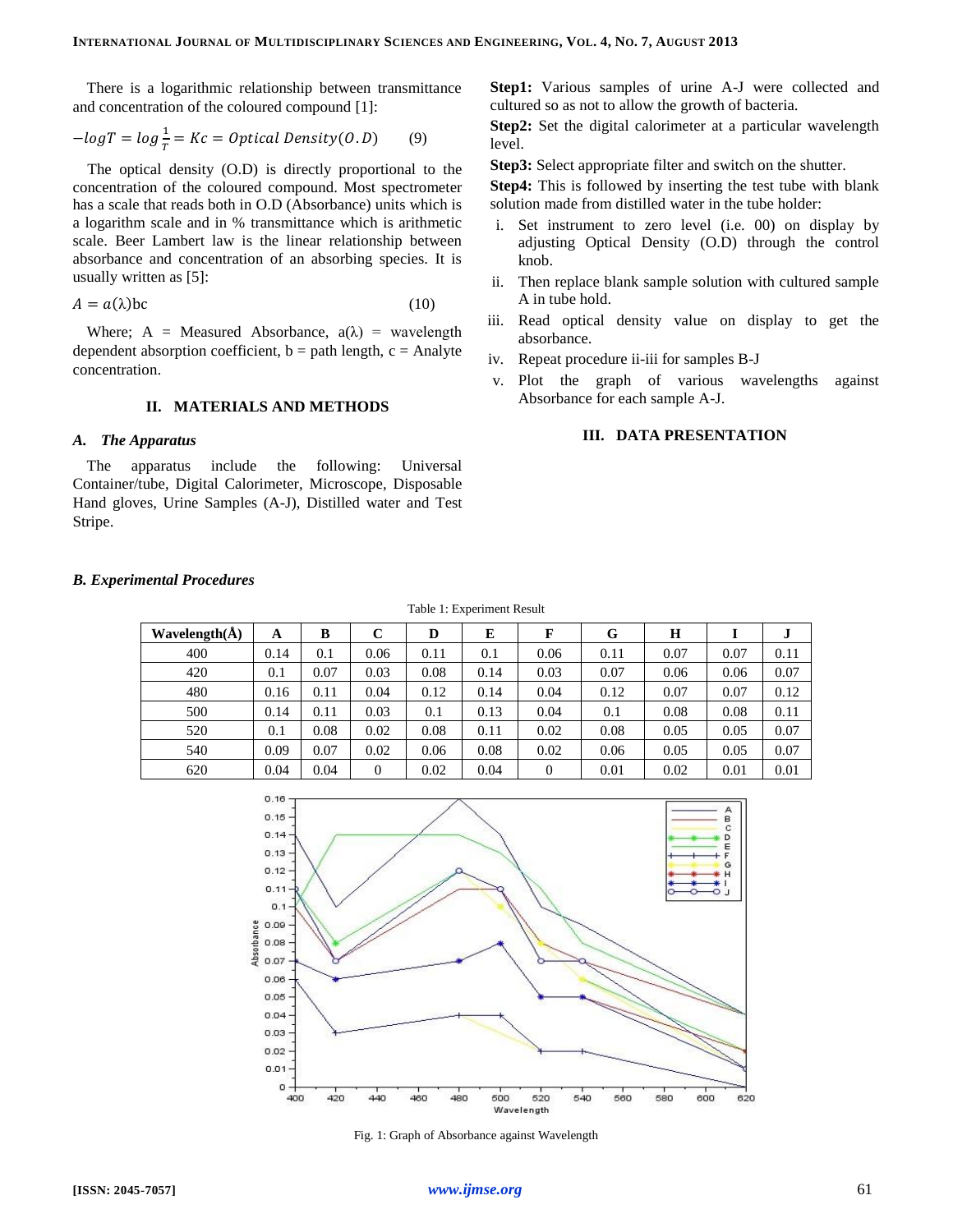The plot in Fig.1 reveals a stimulating pattern for urinalysis. The absorbance of the respective ten samples decreased from wavelength 400Å - 420Å, except sample E which showed an increased value in its response from wavelength 400Å - 420Å. The increase in the value of absorbance E recorded is obviously a faulty one. This could be explained against the possibility of some experimental error or the higher level of glucose in the urine which could lead to diabetes. The absorbance of respective ten samples further steeply increased as the wavelength increased until a critical wavelength of 480Å, (except sample I which increased until 500Å), where the peak value was attained. A further increase in the wavelength saw a steep decrease in the absorbance values. The peak values of absorbance are of the range 0.042≤A≥ 0.16.

#### *A. Data Analysis and Application*

Using the data as presented in table 1 to integrate the absolute value of absorbance by the application of SciLab mathematical solution model and integrating between the minimum and maximum wavelength, the absolute absorbance can be determined as shown in equation 11.

$$
A_{abs} = \int_0^\infty A d\lambda \tag{11}
$$

Where; 0 = minimum value,  $\infty$  = maximum

#### *Applying Newton Cotes trapezoidal methods to the system:*

For 'n' equally spaced base points, the Newton-Cotes closed integration formula is given by [7]:

$$
A_{abs} = \int_0^\infty A d\lambda = \int_a^b w(x) F(x) dx
$$
  
= 
$$
\sum_{k=0}^n \lambda_{\bar{k}} f_{\bar{k}}
$$
 (12)

Where  $\lambda_{\overline{k}}$  is weighting coefficient, x are the base points that are equally spaced, and n is the number of base points (or n-1 is the number of intervals);

$$
A_{abs} = \int_0^\infty A d\lambda = \int_a^b F(x) dx
$$
  
= 
$$
\frac{b-a}{2} [F(a) + F(b)]
$$
 (13)

Where  $F(x) = A$ ,  $dx = d\lambda$ ,  $a = \text{minimum limit}$ , and  $b =$ maximum limit

$$
F(a) = \sum_{i=1}^{n} \left[ \left( \frac{A, B, C, \dots, J}{n} \right)_{1} \right]
$$
 (14)

$$
F(b) = \sum_{i=1}^{n} \left[ \frac{(A, B, C, \dots, J)}{n} \right] \tag{15}
$$
  

$$
A_{abs} = \int_{0}^{\infty} A d\lambda = \frac{620 - 400}{2} [0.093 + 0.019]
$$
  

$$
= 110[0.112]
$$
  

$$
A_{abs} = 12.32
$$

#### *Applying Regression approach to the system:*

$$
A_{abs} = A(\lambda) \tag{16}
$$

Let the approximating polynomial be given by [7], [8]:

$$
A = \alpha_0 + \alpha_1 \lambda + \alpha_2 \lambda^2 \tag{17}
$$

Define a variable X = 
$$
\begin{pmatrix}\n1 & \lambda_o & \lambda_o^2 \\
1 & \lambda_1 & \lambda_1^2 \\
1 & \lambda_2 & \lambda_2^2 \\
1 & \lambda_3 & \lambda_3^2 \\
\vdots & \vdots & \ddots & \vdots \\
1 & \lambda_n & \lambda_n^2\n\end{pmatrix}
$$
 such that;  $A_{abs} = [X] \begin{pmatrix} \alpha_o \\
\alpha_1 \\
\alpha_2\n\end{pmatrix}$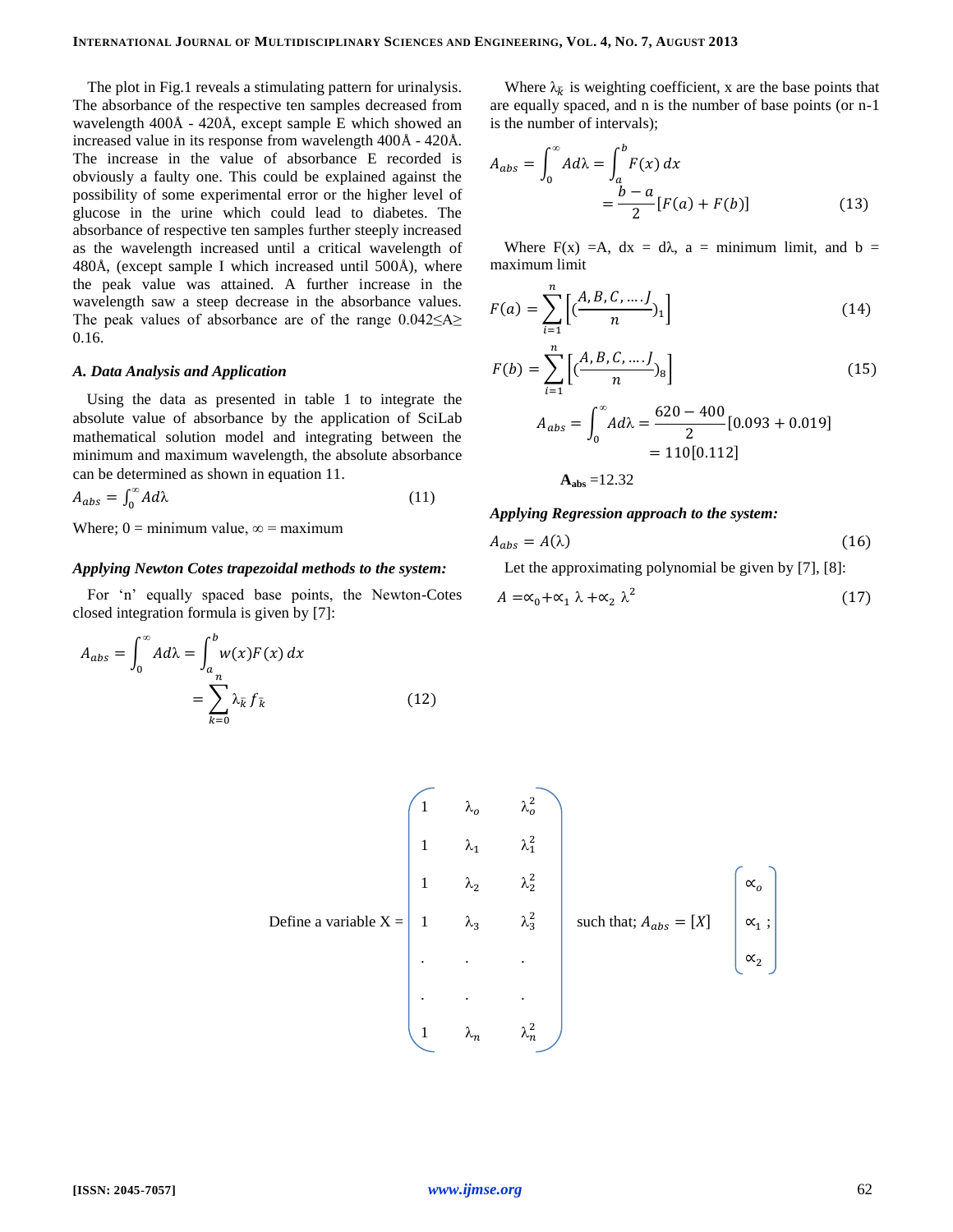$$
A_{(abs)i} = \begin{pmatrix} 1 & 400 & 160,000 \\ 1 & 420 & 176,400 \\ 1 & 480 & 230,400 \\ 1 & 500 & 250,000 \\ 1 & 520 & 270,400 \\ 1 & 540 & 291,600 \\ 1 & 620 & 384,400 \end{pmatrix} \begin{pmatrix} \alpha_o \\ \alpha_1 \\ \alpha_2 \end{pmatrix}
$$

 $\alpha_0 = 0.1575, \alpha_1 = -0.0002, \alpha_2 = 0.0000$ 

Therefore;

$$
A = 0.1575 - 0.0994\lambda
$$
\n
$$
A_{abs} = \int_{400}^{620} A d\lambda = \left[ 0.1575\lambda - 0.0994 \frac{\lambda^2}{2} \right] = 12.21
$$
\n
$$
(18)
$$

Comparing the absolute values of Absorbance " $A_{abs}$ " using both Newton-Cotes Quadrature and Regression approach, it was observed that the absolute values are approximately equal. Since the time is constant, using the table of values, the regression equation is obtained as shown above.

Assume path length "b" and analyte concentration to be "unity (1)";  $A_{abs} = a(\lambda)$ 

$$
a = \frac{A_{abs}}{\lambda} = \frac{12.32}{497.143} = 0.025 = absorption coefficient
$$
\n(19a)

Therefore;

$$
A_{abs} = 0.025\lambda bc = 12.43bc \tag{19b}
$$

#### *B. Application of Statistical Thermodynamics Ensemble to the System*

The system described above is an isolated system thus microcanonical ensemble is implied. Since the second law of thermodynamics applies to isolated systems, the microcanonical ensemble also describes an isolated system.

In micro-canonical ensemble, (Total number of particles "N", Volume of the system "V" and Total energy of the system "E") are fixed.

Because an isolated system keeps a constant energy, the total energy of the system does not fluctuate. Thus, the system can access only those of its micro-states that correspond to a given value E of the energy. The internal energy of the system is then strictly equal to its energy [9];

$$
E(S, V) = U(S, V) \tag{20}
$$

Let 
$$
\Omega(E)
$$
 the number of micro-states corresponding to this value of the system's energy. The macroscopic state of maximal entropy for the system is the one in which all micro-

states are equally likely to occur, with probability  $\frac{1}{\Omega(E)}$ , during the system's fluctuations [10], [11]:

$$
S = -K_b \sum_{j=1}^{\Omega(E)} \left\{ \frac{1}{\Omega(E)} \ln \frac{1}{\Omega(E)} \right\} = K_b \ln \left[ \Omega(E) \right] \tag{21}
$$

The probability  $P_i$  that a macroscopic system is in thermal equilibrium with its environment, will be in a given microstate with energy  $E_i$  according to the Boltzmann distribution [8], [10]:

$$
P_i = \frac{e^{-\beta E_i}}{\sum_j^{\text{max}} e^{-\beta E_j}}\tag{22}
$$

Where; 
$$
\beta = \frac{1}{kT}
$$
 (23)

The temperature T arises from the fact that the system is in thermal equilibrium with its environment. The probabilities of the various micro-states must add to one, and the normalization factor in the denominator is the canonical partition function [10], [11]:

$$
Z = \sum_{j}^{jmax} e^{-\beta E_{j}} \tag{24}
$$

Where;  $E_i$  is the energy of the ith micro-state of the system. The partition function is a measure of a number of states accessible to the system at a given temperature.

The probability of finding a system at temperature T in a particular state with energy  $E_i$  is given by [9]:

$$
P_i = \frac{e^{-\beta E_j}}{z} \tag{25}
$$

Where; 
$$
E = \frac{\sum_{i} E_{i} e^{-\beta E_{i}}}{Z} = \frac{1}{Z} \frac{d}{d\beta}
$$
 (26)

Since the system does not fluctuate;

$$
S = K_b lnN \tag{27}
$$

Since partition function and fugacity relate [8];

$$
\mu = K_b T ln Z \tag{28}
$$

Where  $\mu$  is partition function, Z=fugacity (i.e., the easiness of adding a new particle into the system);